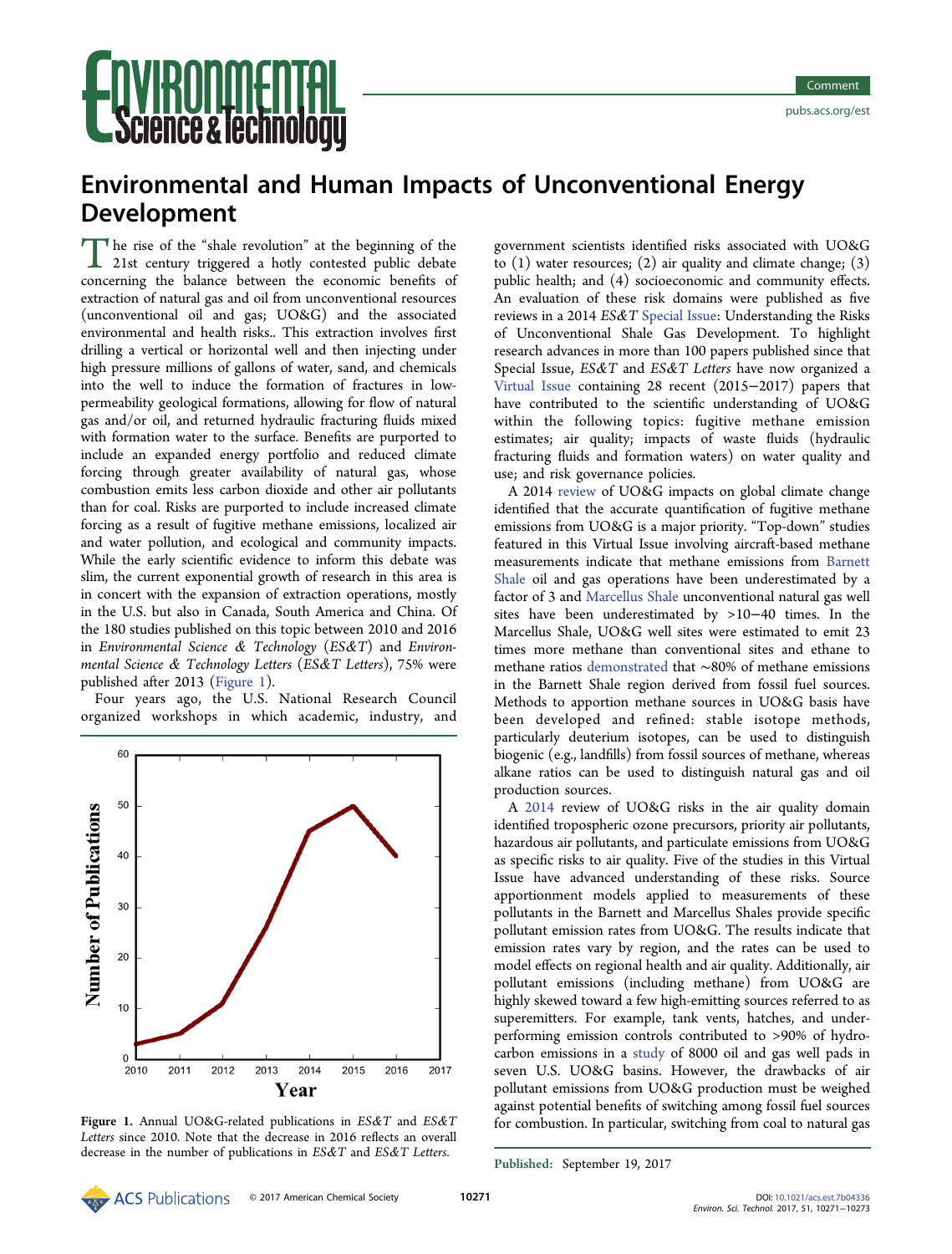in central heating facilities and power plants has air quality benefits that may offset pollutant emission from UO&G. For example, the Chinese city of Urumqi's 2012 [switch](http://pubs.acs.org/doi/abs/10.1021/es5050024) from coal to natural gas in central heating facilities reduced <2.5  $\mu$ m particulate matter ( $\text{PM}_{2.5}$ ) by 60–75%, and also reduced other pollutants, such as NO<sub>x</sub>.

A 2014 [review](http://pubs.acs.org/doi/pdf/10.1) of UO&G risks in the water domain identified water availability, the toxicity of man-made chemicals used for hydraulic fracturing, contaminants in formation waters including halides and naturally occurring radioactive materials (NORM), fugitive emissions of hydrocarbons from leaky wells, subsurface flow of contaminated water, and the high frequency of spills and surface water contamination as major risks. However, some of these may not be as concerning as originally thought. For example, an [overview](http://pubs.acs.org/doi/abs/10.1021/acs.estlett.5b00211) of the water footprint of hydraulic fracturing across U.S. shale plays indicates that the water use for hydraulic fracturing is lower than for other energy extraction methods such as coal and uranium mining. While fugitive emissions of [methane](http://pubs.acs.org/doi/abs/10.1021/es503882b) and other hydraulic fracturing [contaminants](http://pubs.acs.org/doi/abs/10.1021/acs.est.5b04970) into shallow groundwater has been demonstrated, a baseline [study](http://pubs.acs.org/doi/abs/10.1021/acs.est.5b00443) conducted prior to UO&G activities in Quebec detected naturally occurring methane in 80% of local water wells, particularly in areas near major faults. However, many of the above-mentioned concerns have been further substantiated. Several studies have documented the accumulation of NORM, particularly radium in [sludge,](http://pubs.acs.org/doi/abs/10.1021/acs.est.5b01393) [soils,](http://pubs.acs.org/doi/abs/10.1021/acs.est.5b06349) and [sediment;](http://pubs.acs.org/doi/abs/10.1021/acs.est.7b01696) others have shown the impact of native [halides,](http://pubs.acs.org/doi/abs/10.1021/es504654n) organic hydraulic fracturing fluid additives (see the following four articles: [Biocides in Hydraulic Fracturing Fluids: A Critical](http://pubs.acs.org/doi/abs/10.1021/es503724k) [Review of Their Usage, Mobility, Degradation, and Toxicity;](http://pubs.acs.org/doi/abs/10.1021/es503724k) [Indications of Transformation Products from Hydraulic](http://pubs.acs.org/doi/abs/10.1021/acs.est.6b00430) [Fracturing Additives in Shale-Gas Wastewater](http://pubs.acs.org/doi/abs/10.1021/acs.est.6b00430); [A Framework](http://pubs.acs.org/doi/abs/10.1021/acs.estlett.5b00090) [for Identifying Organic Compounds of Concern in Hydraulic](http://pubs.acs.org/doi/abs/10.1021/acs.estlett.5b00090) [Fracturing Fluids Based on Their Mobility and Persistence in](http://pubs.acs.org/doi/abs/10.1021/acs.estlett.5b00090) [Groundwater;](http://pubs.acs.org/doi/abs/10.1021/acs.estlett.5b00090) and [Impact to Underground Sources of Drinking](http://pubs.acs.org/doi/abs/10.1021/acs.est.5b04970) [Water and Domestic Wells from Production Well Stimulation](http://pubs.acs.org/doi/abs/10.1021/acs.est.5b04970) [and Completion Practices in the Pavillion, Wyoming, Field\)\)](http://pubs.acs.org/doi/abs/10.1021/acs.est.5b04970), and hydrocarbons on ground and surface water. Of particular concern, due to their potential toxicity, is the wide [array](http://pubs.acs.org/doi/abs/10.1021/acs.est.6b06213) of halogenated compounds, likely produced by [reactions](http://pubs.acs.org/doi/abs/10.1021/acs.est.6b00430) between geogenic hydrocarbons, biocides and/or the native halides. Also, the high level of [halides](http://pubs.acs.org/doi/abs/10.1021/es504654n) in hydraulic fracturing wastewaters (up to 10-fold seawater) are not removed in common wastewater treatment facilities and so may promote disinfection byproduct formation in downstream drinking water plants. Our understanding of the potential ecotoxicity of these wastewaters is growing: chronic exposure of the water flea, Daphnia magna, to as low as 0.04% by volume of hydraulic fracturing wastewater [reduced](http://pubs.acs.org/doi/abs/10.1021/acs.est.6b05179) reproduction rates, with the effects primarily attributed to the organic constituents.

Finally, the 2014 [review](http://pubs.acs.org/doi/10.1021/es404621d) of risks from UO&G in the public health, socioeconomic, and community effect domains identified occupational hazards, community exposure to air pollutants, ground and surface water contamination, nonchemical stressors, overburdened municipal services, upended social and cultural patterns, and volatile economic growth followed by out-migration, declining amenity-led development, and decreased financial investment. Two studies in this Virtual Issue highlight limitations in state-level risk governance structures in which the centralized regulators are [distant](http://pubs.acs.org/doi/abs) from oil and gas sites while the state benefits from the oil and gas development. Limitations in risk governance structures may result in economic, rural, participatory, and/or distributive

injustices that could [increase](http://pubs.acs.org/doi/ab) the vulnerability to health risks for populations living near UO&G sites.

While our understanding of the environmental and human risks and benefits of UO&G is rapidly advancing, many gaps remain. Several studies have provided critical information for mitigation measures aimed at reducing air pollutant emissions; however, published air pollutant emission rates in regions other than the Barnett and Marcellus Shales are not available and many air pollutants (e.g., aldehydes and polycyclic aromatic hydrocarbons) likely associated with UO&G have not been well-characterized. Furthermore, in spite of the rise of studies on quantifying fugitive methane emissions from UO&G, insights on the overall and long-term impact on global warming and possible mitigation measures are needed. Studies on water impacts should further explore the characterization of organic and inorganic contaminants associated with UO&G and their interactions; the ecological effects induced by the high intensity of UO&G drilling and operation; and the long-term effects of aquifer contamination as opposed to immediate impacts by surface water contamination from leaks and spills. It is particularly important to characterize whether synthetic hydraulic fracturing fluid additives or geogenic chemicals and byproducts from formation water are the critical drivers of toxicity in hydraulic fracturing wastewaters; if the former, UO&G operations would represent fundamentally different risks than conventional oil and gas, while in the latter case, UO&G would only increase the overall exposure to conventional contaminants although at a larger magnitude given the high intensity of UO&G development. Future studies should also explore advanced and economically feasible technologies for treatment and reuse of UO&G wastewater. Currently, most of the UO&G in the U.S. is disposed through deep-well injection and/or reuse for hydraulic fracturing, but induced seismic activities from deep-well injection in some areas could limit this operation and thus wastewater treatment could become a limiting factor for future UO&G operations. Many critical research needs remain in the public health and social effects domains, including: determining the magnitude and duration of human exposures to hazardous air and water pollutants emitted from UO&G; disease surveillance in UO&G workers and communities; understanding the interaction between chemical and nonchemical (e.g., social, infrastructure) UO&G stressors; effects of UO&G related stigma and conflict on long-term community investment and sustainability; and the effectiveness of specific UO&G risk governance structures. Finally, much of the UO&G environmental research has been focused thus far on the U.S. case studies; however, the expected rise of global UO&G development would inevitably expand the international research.

Given this long list of research needs, we invite the community to continue submitting studies to ES&T and ES&T Letters that significantly advance our understanding of the environmental and human risks and benefits of UO&G. Objective scientific research on environmental issues associated with UO&G is especially needed given the intense public debate on the environmental effects of UO&G, which has created divisions between industry, environmental groups, and the scientific community. In some cases, these divisions have limited the ability of the scientific community to conduct objective research, mainly due to lack of full accessibility to the research sites and/or actual sampling of hydraulic fracturing chemicals and fluids. Building the bridges and providing the scientific community the ability to conduct independent